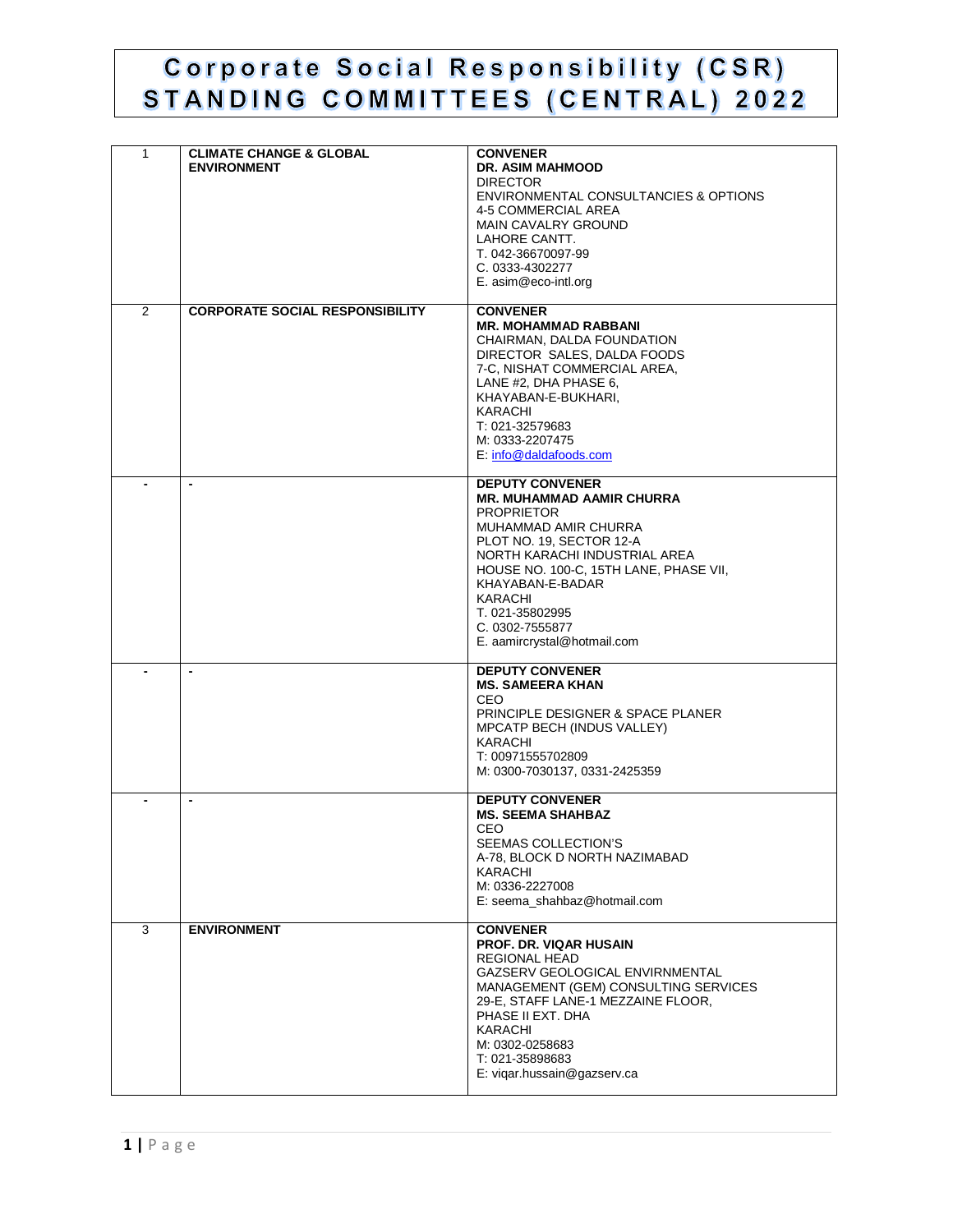| 4              | <b>HIGHER EDUCATION, SCIENCE &amp;</b><br><b>TECHNOLOGY</b> | <b>CONVENER</b><br><b>PROF. DR. KHALID AMIN SHEIKH</b><br>CHANCELLOR, INDUS UNIVERSITY<br>PROPRIETOR, MEHTAB SILK FACTORY<br>328-C, LATIF CLOTH MARKET<br>M. A. JINNAH ROAD<br>KARACHI<br>C. 0300-8258005 / 0333-0208343<br>E. chancellor@indus.edu.pk                                |
|----------------|-------------------------------------------------------------|---------------------------------------------------------------------------------------------------------------------------------------------------------------------------------------------------------------------------------------------------------------------------------------|
|                | $\blacksquare$                                              | <b>DEPUTY CONVENER</b><br><b>PROF. DR. ZUBAIR AHMED SHAIKH</b><br>MUHAMMAD ALI JINNAH UNIVERSITY<br>KARACHI<br>T: 021-34311327<br>M: 0300-8216232<br>E: zubair.shaikh@jinnah.edu                                                                                                      |
| 5              | <b>INNOVATION &amp; ENTREPRENEURSHIP</b>                    | <b>DEPUTY CONVENER</b><br><b>MR. ABID SIDDIQ</b><br><b>CEO</b><br>TEXTILE WINDING MACHINERY COMPANY<br>33-34, SHARAH-E-DARULULOOM<br>SECTOR 16, NEAR VITA CHORANGI,<br>KORANGI INDUSTRIAL AREA<br>KARACHI<br>M: 0321-2101999<br>E: abidsiddiq@gmail.com                               |
| 6              | <b>LITERACY ENCOURAGEMENT</b>                               | <b>CONVENER</b><br><b>SHEIKH ASIF IQBAL</b><br>Madina Colour Company<br><b>Founder President</b><br>Sargodha Chamber of Small Traders & Small Industries<br>1st Floor, Madina Color Company<br>Muhammadi Bazar, Block No. 1<br>Sargodha<br>C. 0300-9604370<br>E. scstsi2020@gmail.com |
| $\overline{7}$ | PRIMARY & SECONDARY EDUCATION                               | <b>CONVENER</b><br><b>MR. BILAL MEHR ELAHI</b><br><b>HEAD OF OPERATIONS</b><br><b>IISOL</b><br>SA-34, 2 <sup>ND</sup> FLOOR,<br>SHEHNAZ ARCADE, PLOT #158,<br>SHAHEED MILLAT ROAD, B.Y.J.C.H.S<br>KARACHI<br>C: 0333-2164788<br>E. obaid@iisol.pk<br>E: sol@iisol.pk                  |
| 8              | <b>RELIGIOUS AFFAIRS</b>                                    | <b>CONVENER</b><br><b>MOLANA MUHAMMAD BIN ALIM</b><br><b>CHAIRMAN</b><br>OVERSEAS PAKISTANI SERVICES AGENCY (OPSA)<br>90/B-8, CANAL PARK, GULBERG II<br>LAHORE<br>C. 0315-5567888                                                                                                     |
| 9              | <b>SKILL DEVELOPMENT</b>                                    | <b>CONVENER</b><br><b>MR. FARHAN SHAHID QAZI</b><br><b>CEO, YOUEXCEL</b><br>SUITE 103, CROWN SQUARE<br><b>MAIN UNIVERSITY ROAD</b><br>BLOCK 13-A, GULSHAN-E-IQBAL<br>KARACHI<br>C. 0333-3016689<br>T. 021-34982348<br>E. farhang@youexceltraining.com                                 |